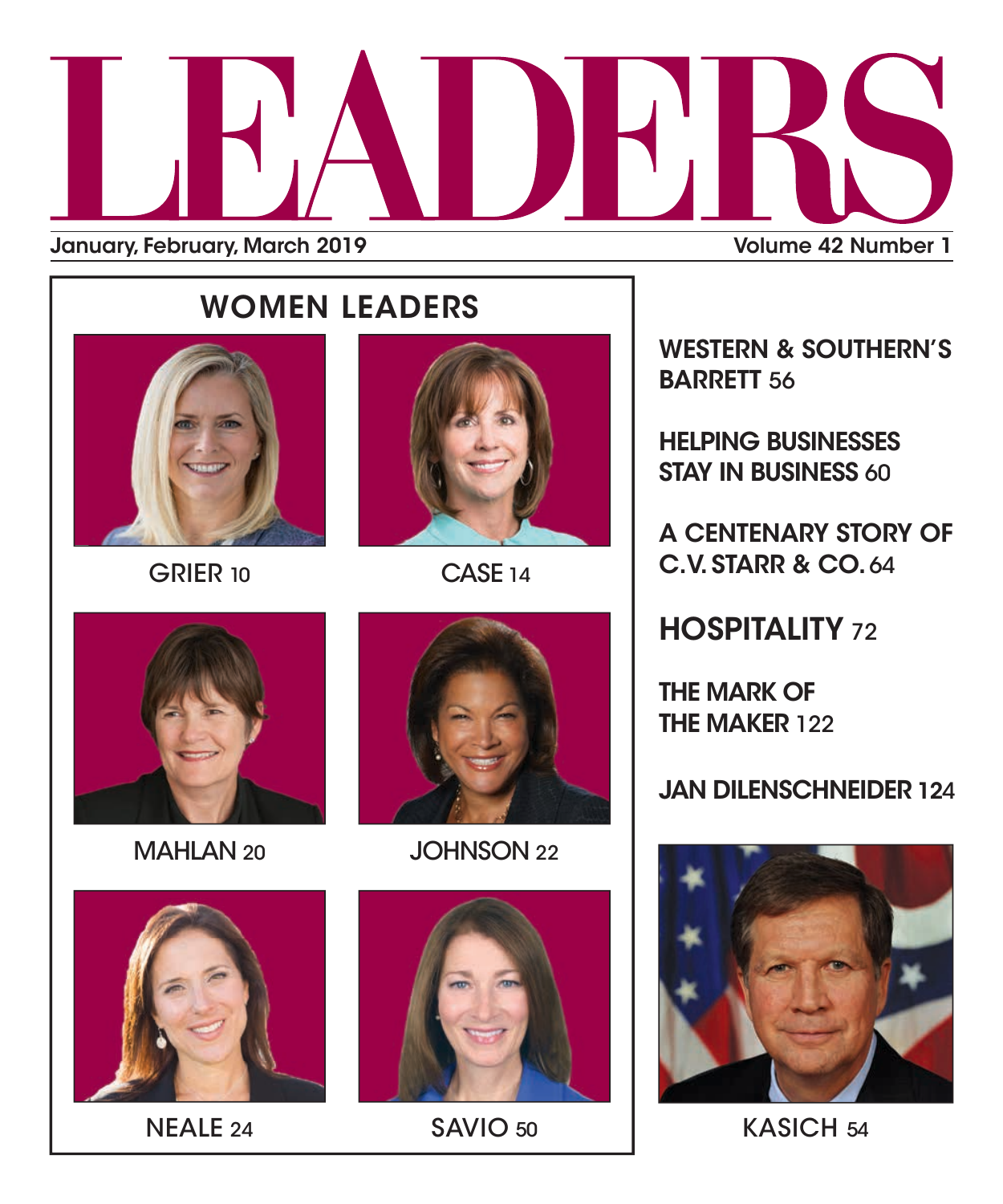# Reframing resilience for communities struggling with severe weather events



### By Kathleen Savio, CEO of Zurich North America

Imagine two worlds: one where natural hazards continue to increase in frequency and severity with mounting losses that grow year over year; and

the other where key stakeholders join together to enact change that will likely reduce impact from these inevitable severe weather events. The world we are helping shape is the latter. And the timing can't come soon enough.

Over the past two years, we have witnessed some of the most devastating severe weather events ever recorded. During 2017, the Gulf Coast and the Caribbean were pummeled in rapid succession by three of the most powerful hurricanes in history. Natural hazards escalated around the world as well. According to a study by Aon Benfield, 2017 was the costliest year on record solely for weather-related economic losses, totaling more than \$344 billion.<sup>1</sup>

Last year brought its share of major severe weather events to North America. During the summer of 2018, massive wildfires destroyed more than three million acres in British Columbia, Canada.<sup>2</sup> In the United States, Hurricane Florence brought catastrophic flooding to the Carolinas in mid-September, and was followed a month later by Hurricane Michael – the most powerful storm ever to hit the Florida Panhandle. And in November, the worst series of wildfires in the history of California ravaged the state, tragically taking many lives and destroying thousands of homes and businesses.3

Of the 10 most devastating weather-related events in history, seven have occurred in the past decade. Recognizing this trend, in November 2018 the World Economic Forum (WEF) published a new report called Regional Risks for Doing Business. 4 Drawing upon insights from a survey of approximately 12,000 private-sector decision-makers from more than 130 economies, the report looks at risks through the lens of their economic impacts on businesses. North American business leaders ranked severe weather as the third most serious risk to their business resilience in the years ahead – right behind cyber-attacks and data fraud or theft.

A key insight gained from the natural disasters of the past decade is an awareness of the significant gap between total economic losses caused by severe weather versus insured losses. The gap between 2017's weather-related economic losses of \$344 billion and the actual loss costs paid by insurers – \$132 billion – would amount to disaster protection gap of a staggering \$212 billion.<sup>1</sup>

Zurich is working to help businesses and communities build resilience against severe weather by emphasizing the benefits of relevant insurance solutions combined with investments in proactive resilience strategies. Based on industry analysis of past events, we know that every dollar invested in prevention saves over five dollars on future losses.

Part of Zurich's own investment is our Global Flood Resilience Program, which focuses on the hazard affecting more people globally than any other – more than 250 million annually – which is responsible for some of the largest economic and humanitarian losses. We have invested \$55 million to help fund research and field work that has touched the lives of thousands of families and businesses.

Gaining valuable insights from past events is another important part of Zurich's commitment to developing resilience strategies. On a global basis, we have studied 13 flood disasters using our Post Event Review Capability (PERC) since 2013. The insights developed from these reviews helped us identify what has worked well in flood mitigation and where there is room for improvement. In 2018, we completed a PERC report specific to the experiences of Houston during and after Hurricane Harvey. The learnings gained through these PERC studies enable us to work with local businesses and communities in recommending actionable improvements to increase resilience to future events.

Creating a world where lives are saved and damage is reduced after inevitable severe weather events will take multiple stakeholders joining together to enact change. Harris County, Texas voters recently said "Enough!" after suffering from three 1-in-500-year floods in the past three years. On the one-year anniversary of Hurricane Harvey, they approved a \$2.5 billion bond proposal that will fund flood-mitigation projects with the goal of making Houston and neighboring communities more resilient to future flood events. This is an example of a community making the decision to enact change. 5

At the federal level, we support the inclusion of much stronger resilience features in proposed reauthorization of the National Flood Insurance Program. And we are supporters of the United Nations Office for Disaster Risk Reduction "Build Back Better" initiative in the implementation of better building codes during recovery, rehabilitation and reconstruction wherever natural disasters occur. Looking forward, the one thing we know is that natural hazards will continue to occur. Whether those hazards become disasters threatening life and property depends on businesses and individuals making the right choices and taking positive actions to strengthen resilience against them. Working together, we can make a difference in the impacts of the severe weather events certain to come in the years ahead.

- 1. Aon Benfield. Weather, Climate & Catastrophe Insight, 2017 Annual Report. 2018.
- 2. Judd, Amy. "B.C. Wildfires Map 2018: Current location of wildfires around the province." Global News. 1 September 2018.
- 3. Locker, Melissa. "This list of the worst fires in California history puts the Camp fire in tragic perspective." Fast Company. 14 November 2018.
- 4. World Economic Forum, Regional Risks for Doing Business 2018.
- 5. Despart, Zach, "Harris County voters pass \$2.5 billion flood bond one year after Harvey." Houston Chronicle, 26 August 2018.

66 Creating a world where lives are saved and damage is reduced after inevitable severe weather events will take multiple stakeholders joining together to enact change."

 *- Kathleen Savio*